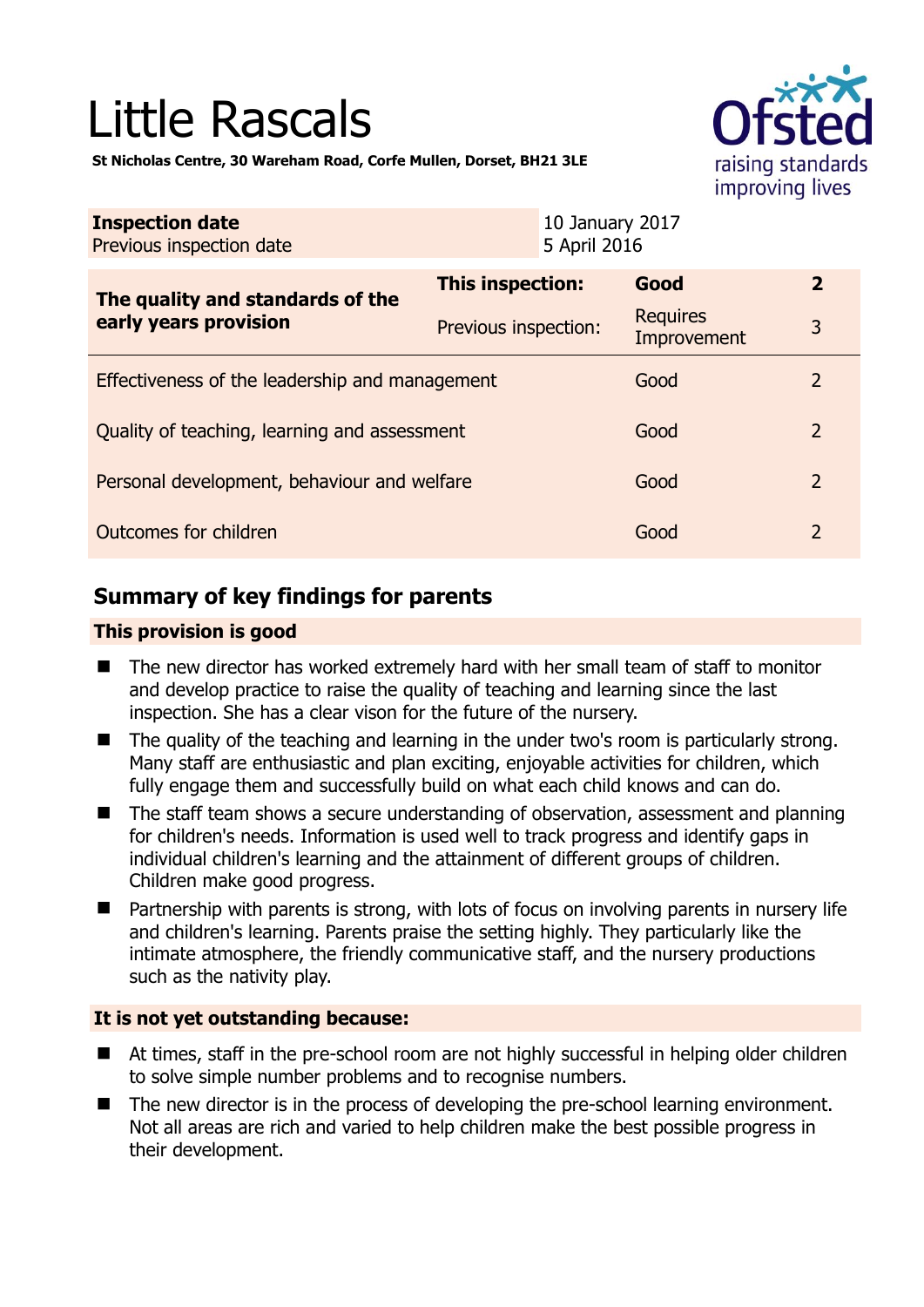# **What the setting needs to do to improve further**

# **To further improve the quality of the early years provision the provider should:**

- make better use of all opportunities to help older children develop their number recognition and problem-solving skills further
- explore more ways to enrich the learning environment to help children make greater progress.

# **Inspection activities**

- The inspector observed the children's play activities, indoors and outdoors, and looked at the available resources.
- The inspector held a meeting with the director/manager about the effectiveness of leadership and management, including self-evaluation methods.
- The inspector spoke to some parents and took account of their views.
- The inspector carried out a joint observation with the director/manager.

#### **Inspector**

Loraine Wardlaw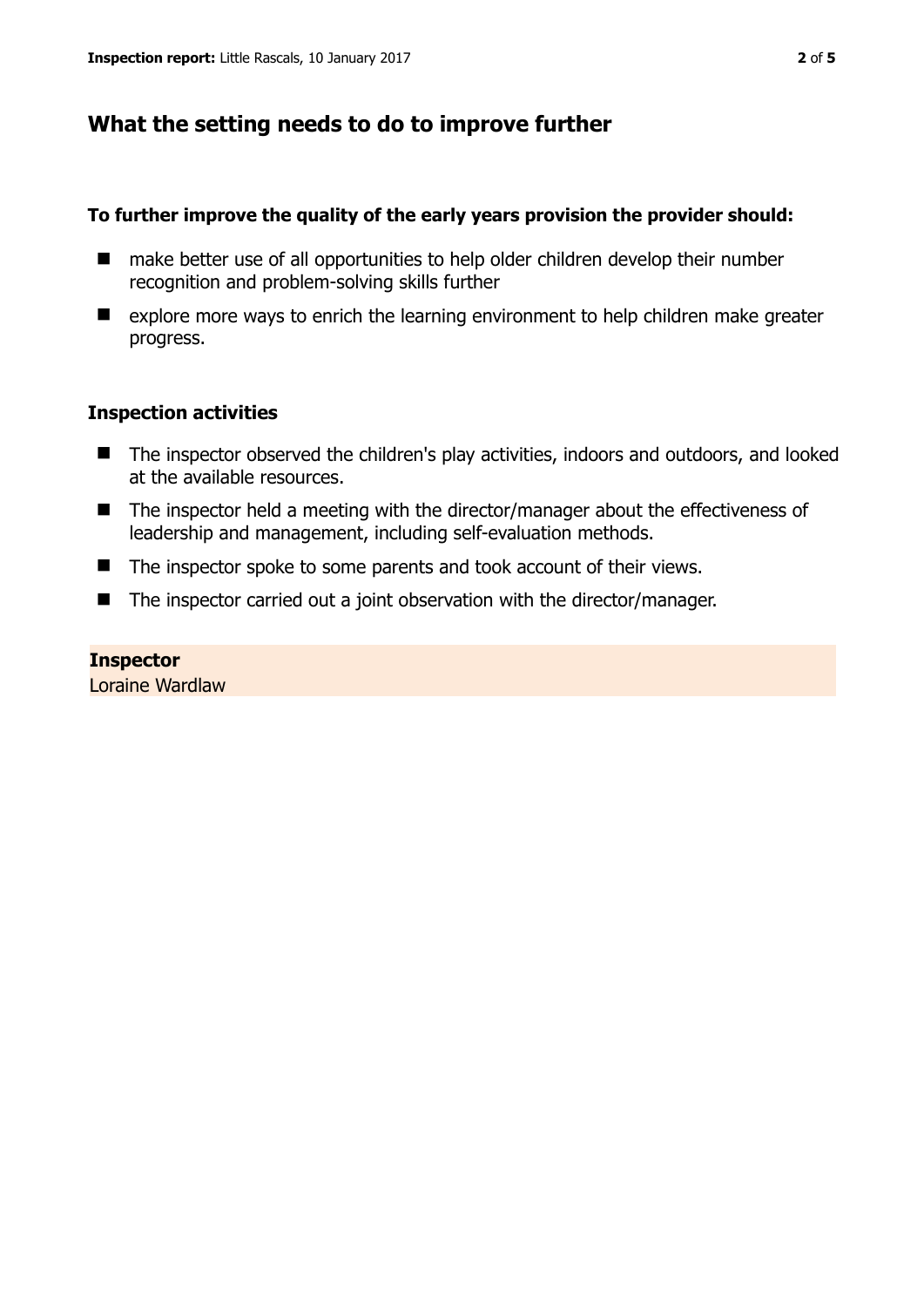# **Inspection findings**

# **Effectiveness of the leadership and management is good**

Safeguarding is effective. The new director and staff are fully trained to understand their child protection procedures. They know the action to take if they are worried about a child, including those with extreme views. The staff are clear about the processes to follow if a child has an accident, which includes completing accurate records. The new director is proactive in raising the quality of teaching, for example, she coaches staff and meets with each one regularly. Staff training and development have been given high priority since the last inspection. For example, all staff have adopted a new behaviour management system which works successfully. The nursery works well with agencies to support those children below the expected levels of development.

# **Quality of teaching, learning and assessment is good**

Staff have a good understanding about how children learn through play, exploration and purposeful teaching activities. They provide strong interactive support to children alongside the many play opportunities on offer. Children enjoy investigating, experimenting and having a go. For example, toddlers filled up pots with soil and talked excitedly as they put in cut flowers. Older children listened well, made marks on chalk boards, started to write recognisable letters and eagerly recognised their own name. The staff working with babies extend their learning very well, such as when they demonstrate play and comment on the small world play with trains. They are particularly skilled at supporting young children's emerging communication skills.

# **Personal development, behaviour and welfare are good**

Children develop strong relationships and social confidence with friends and staff, for example, through the frequent support from their key person. Children behave well. Staff remind them about how to stay safe, to respect other people and the equipment. For example, the set of 'golden gang' soft toys are used very well by staff to help children understand the rules. Staff praise children regularly, helping to boost their self-esteem and confidence. Children enjoy physical challenges outdoors, gaining good coordination and exercise. Staff offer children healthy snacks and ask challenging questions about healthy foods and why it is important to clean your teeth.

# **Outcomes for children are good**

Children develop a thirst for learning and are motivated to try new things. For example, they eagerly explore scented play dough to develop their senses and find out what they can do. One-year-old children imitate what staff say, and they name clearly the new words they are learning. Older children talk with ease to others as they work together in the roleplay hospital. They listen with interest to stories and contribute to conversations. Children leave with a good range of skills which help them become ready for school.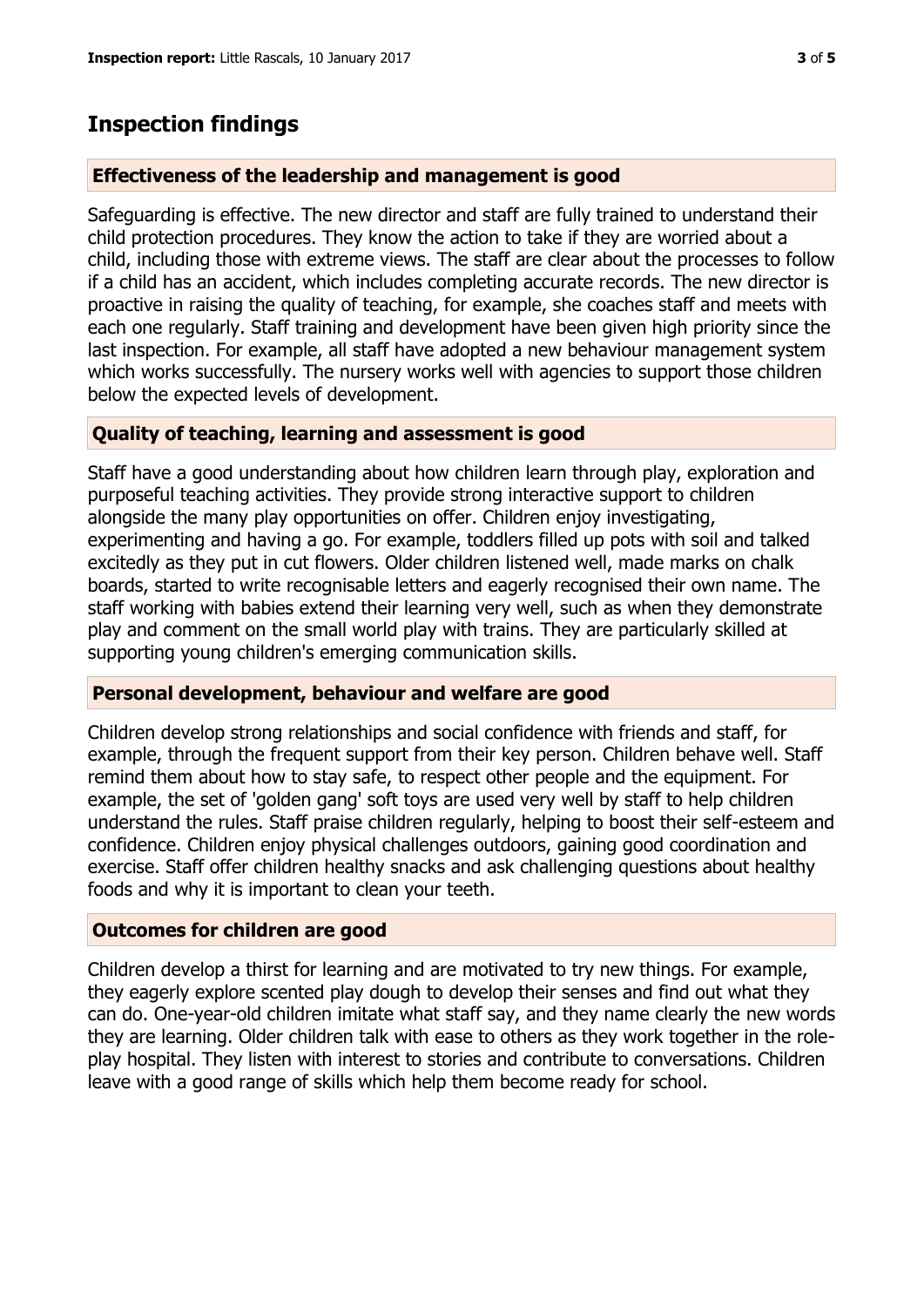# **Setting details**

| Unique reference number                             | EY396254                                                                             |  |
|-----------------------------------------------------|--------------------------------------------------------------------------------------|--|
| <b>Local authority</b>                              | <b>Dorset</b>                                                                        |  |
| <b>Inspection number</b>                            | 1048008                                                                              |  |
| <b>Type of provision</b>                            | Full-time provision                                                                  |  |
| Day care type                                       | Childcare - Non-Domestic                                                             |  |
| <b>Registers</b>                                    | Early Years Register, Compulsory Childcare<br>Register, Voluntary Childcare Register |  |
| <b>Age range of children</b>                        | $0 - 8$                                                                              |  |
| <b>Total number of places</b>                       | 26                                                                                   |  |
| <b>Number of children on roll</b>                   | 43                                                                                   |  |
| <b>Name of registered person</b>                    | Little Rascals Baby Nursery Limited                                                  |  |
| <b>Registered person unique</b><br>reference number | RP901120                                                                             |  |
| Date of previous inspection                         | 5 April 2016                                                                         |  |
| <b>Telephone number</b>                             | 01202658385                                                                          |  |

Little Rascals registered in 2009. It is located in Corfe Mullen, Dorset. The nursery is open each weekday from 8am to 6pm, apart from bank holidays and one week during the Christmas period. There are six staff, including the director/manager, who work directly with the children. Four staff hold a relevant qualification at level 3, and two hold qualifications at level 2.

This inspection was carried out by Ofsted under sections 49 and 50 of the Childcare Act 2006 on the quality and standards of provision that is registered on the Early Years Register. The registered person must ensure that this provision complies with the statutory framework for children's learning, development and care, known as the early years foundation stage.

Any complaints about the inspection or the report should be made following the procedures set out in the guidance 'Complaints procedure: raising concerns and making complaints about Ofsted', which is available from Ofsted's website: www.gov.uk/government/organisations/ofsted. If you would like Ofsted to send you a copy of the guidance, please telephone 0300 123 4234, or email enquiries@ofsted.gov.uk.